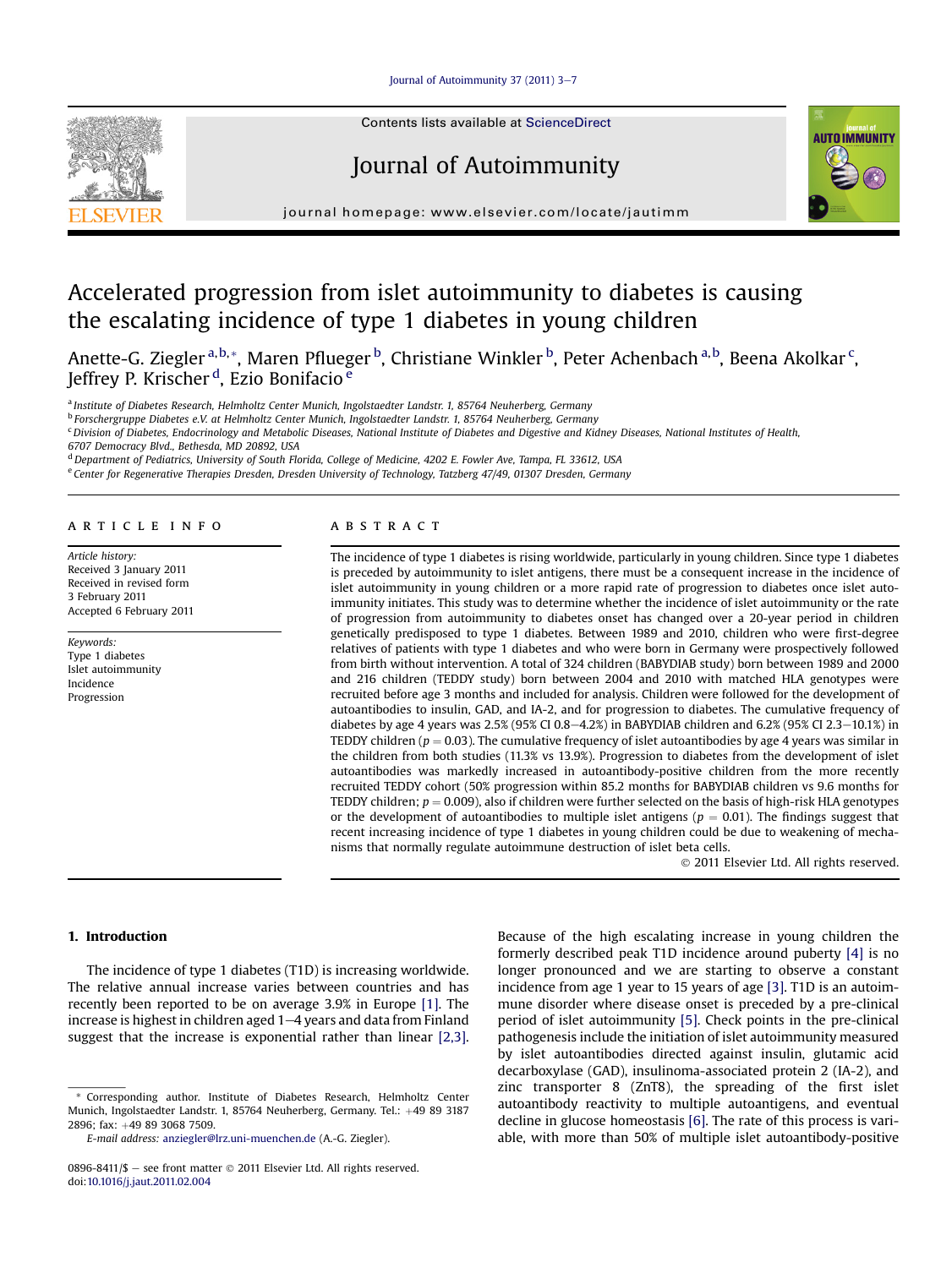individuals developing diabetes within  $5-10$  years [\[7,8\]](#page-4-0). With respect to the increasing T1D incidence in young age groups, it is unknown which aspects of the pre-clinical phases are affected. Increased incidence could be caused by elevation in the incidence of early autoimmunity or by faster progression to diabetes after the development of islet autoimmunity. Answers to this question will help us focus on which pre-clinical check points should be investigated in the search for causes and mechanisms of immune mediated beta cell destruction, and the rising incidence of T1D in early childhood. Here we have taken advantage of 20 years of prospective follow-up for the development of islet autoimmunity and diabetes in children in Germany to address this question. The findings suggest that increasing early diabetes incidence is mediated by mechanisms affecting progression from autoimmunity to disease.

### 2. Materials and methods

#### 2.1. Participants

Children included in the analysis are first-degree relatives of T1D patients and have participated in the prospective BABYDIAB study (recruitment at birth from 1989 to 2000; [\[9\]](#page-4-0)) and The Environmental Determinants of Diabetes in the Young (TEDDY) study (recruitment at birth from 2004 to 2010; [\[10\]](#page-4-0)). The BABYDIAB study was conducted exclusively in Germany, whereas the TEDDY study is conducted in multiple countries, including Germany [\[9,10\]](#page-4-0). The recruitment sources within Germany for first-degree relatives who participate in BABYDIAB and TEDDY were similar and cover the whole of Germany. The BABYDIAB study followed children of parents with T1D regardless of HLA genotype, whereas TEDDY had eligibility criteria based on HLA DRB1 and DQB1 genotype [\[10\].](#page-4-0) Thus, for analysis, children were matched for HLA genotype by selecting the BABYDIAB children with the 10 TEDDY-eligible HLA genotypes (Fig. 1). Overall, 216 first-degree relatives with eligible

HLA genotypes were enrolled into the TEDDY study between 2004 and 2010, including 193 offspring (89.4%) and 23 siblings (10.6%) of T1D patients. Of the 1650 enrolled BABYDIAB children, 324 had TEDDY-eligible HLA genotypes (Fig. 1). The distribution of these 10 genotypes was similar between the TEDDY children and the 324 BABYDIAB children (Electronic supplementary material [ESM] Table 1). TEDDY children were followed intensively with 3-monthly blood samples until age 4 years and 6-monthly samples thereafter. BABYDIAB children had blood samples taken at age 9 months, 2, 5, 8, 11, 14, 17 and 20 years, and once children developed islet autoantibodies, at 6-monthly intervals. Coordination of the BABYDIAB and TEDDY studies in Germany was performed in the Diabetes Research Institute in Munich through direct contact with the families and the family pediatrician. The study was carried out in accordance with the Helsinki Declaration. All families gave written informed consent to participate in the BABYDIAB study and the TEDDY study. Both studies were approved by the ethical committee of Bavaria, Germany (Bayerische Landesärztekammer Nr. 95357 and 04089).

#### 2.2. Outcome measures

Autoantibodies to insulin (IAA), GAD (GADA), and IA-2 (IA-2A) were measured in all samples. Autoantibodies in the BABYDIAB samples were measured in the Munich central laboratory. For TEDDY samples, measurement was performed in the central European laboratory in Bristol and when positive also in the US central laboratory in Denver. The three laboratories use similar IAA, GADA and IA-2A assays and have been shown to have similar sensitivity and specificity in the Diabetes Autoantibody Standardization Program (DASP) workshops [\[11,12\]](#page-4-0), and for GADA and IA-2A also in NIDDK harmonization activities [\[13\]](#page-4-0). Autoantibody outcome in BABYDIAB children was persistent autoantibodies (positive in at least 2 consecutive samples). Outcome in TEDDY



Fig. 1. Flow chart of study populations. Heavy boxed categories were analyzed for islet autoantibody (AAb) development or diabetes development.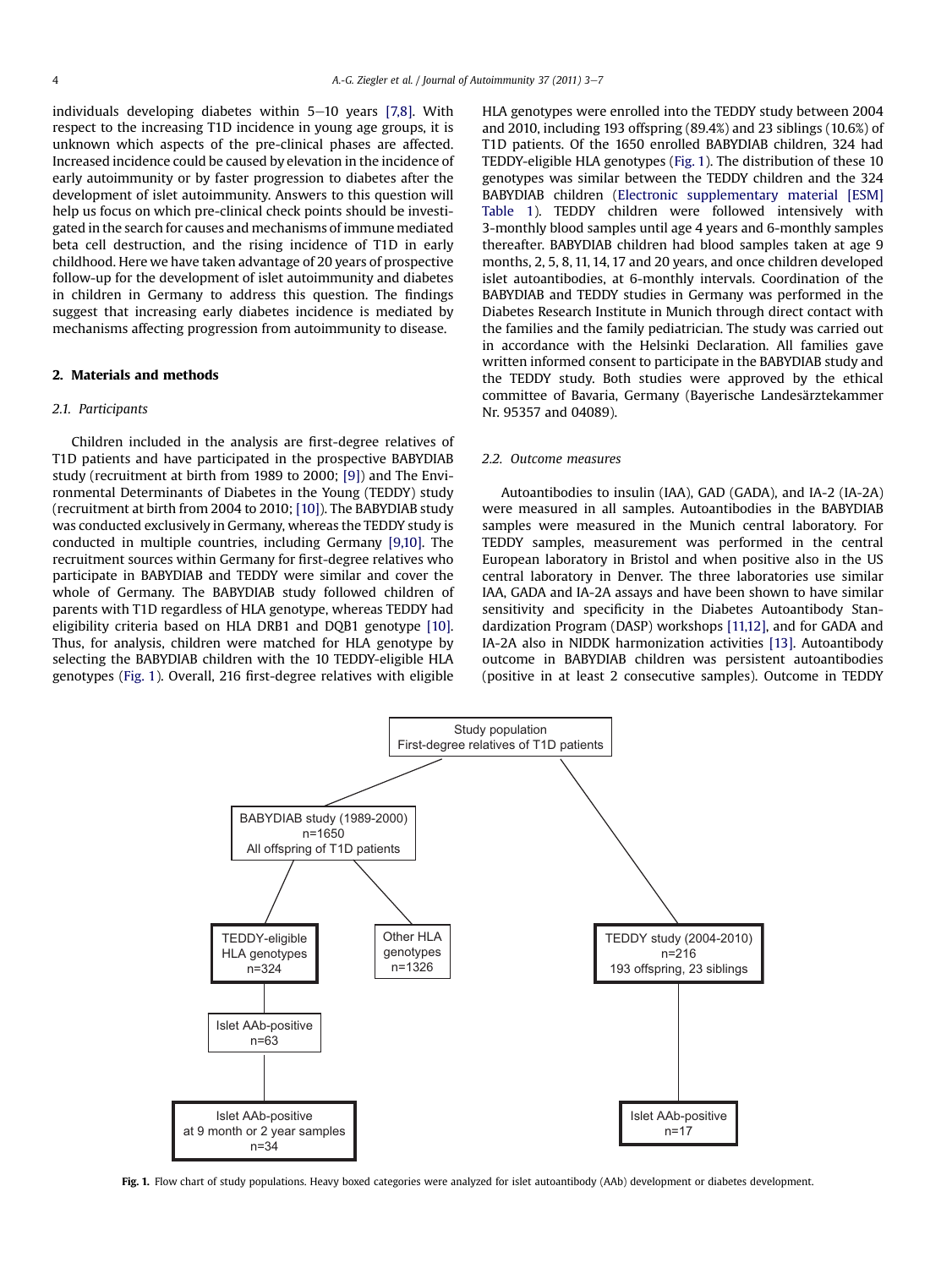children was persistent autoantibodies (positive in the European central laboratory in at least 2 consecutive samples). Since February 2010, TEDDY central laboratories used the harmonized assay for the measurement of GADA and IA-2A [\[13\]](#page-4-0). All islet autoantibody-positive TEDDY children also met criteria for positivity in the harmonized assay. For both studies, islet autoantibody outcome was also considered positive if the child developed diabetes prior to obtaining a follow-up sample. The age of the first positive sample was taken as the age of islet autoantibody development.

In both BABYDIAB and TEDDY studies, families with islet autoantibody-positive children were asked to report occurrence of symptoms of diabetes; regular testing for diabetes (every  $6-12$ months) was performed from the age of 3 years in islet autoantibody-positive children in the form of fasting blood glucose and oral glucose tolerance testing. Diabetes onset was defined according to ADA criteria which include unequivocal hyperglycemia with acute metabolic decompensation, or the observation on at least two occasions of (1) a 2-h plasma glucose  $>200$  mg/dl after an oral glucose challenge, or  $(2)$  a random blood glucose  $>200$  mg/dl if accompanied by unequivocal symptoms [\[14\]](#page-4-0). Since 1997, a fasting blood glucose >126 mg/dl on two occasions was also included as a diabetes diagnosis criterion in both studies.

## 2.3. Data analysis

Statistical analyses of diabetes development, islet autoantibody development, and progression to diabetes from first autoantibodypositive sample were performed using life-table method and compared by log rank test. The Mann-Whitney  $U$  test was used to compare continuous variables between groups. For all analyses, a two-tailed p-value of 0.05 was considered significant. Statistical analyses were performed using the GraphPad Prism 3 program (GraphPad Software, Inc., San Diego, CA, USA) and the Statistical Package for Social Science (SPSS 18.0; SPSS, Chicago, IL, USA).

## 3. Results and discussion

Seventeen of the TEDDY children and 63 of the BABYDIAB children developed islet autoantibodies, and 9 and 34 developed typical T1D that was acute onset and has required insulin treatment since diagnosis. A higher cumulative prevalence of diabetes up to age 4 years was observed in the TEDDY children (6.2%; 95% CI 2.3-10.1%) as compared to the BABYDIAB children (2.5%; 95% CI 0.8-4.2%;  $p = 0.03$ ; Fig. 2a), consistent with observed increasing trends in this age group in Europe. This increase was not accompanied by an increase in the cumulative prevalence of islet autoantibodies, which was overlapping in children from both studies (Fig. 2b). The cumulative autoantibody risk was 11.3% (95% CI 7.8-14.8%) in BABYDIAB and 13.9% (95% CI 7.3-20.5%) in TEDDY at 4 years of age.

Concordant with these data, the autoantibody-positive TEDDY children showed a rapid progression to diabetes from when they were first islet autoantibody-positive ([Fig. 3a](#page-3-0)). A 50% cumulative progression to diabetes was observed within 9.6 months. This is markedly faster than observations in other studies of islet autoantibody-positive first-degree relatives  $[7,15-18]$  $[7,15-18]$ . In order to compare the progression rate to diabetes between the autoantibody-positive TEDDY and BABYDIAB children, we selected all the 17 autoantibodypositive TEDDY children (median antibody-positive age 16.2 months, range  $10.1-26.2$  months) and the 34 BABYDIAB children who developed their islet autoantibodies at their 9 month or 2 year sample (median antibody-positive age 21.6 months, range 10.5–25.7 months;  $p = 0.7$  vs TEDDY). This selection was added to avoid age bias in the two groups since we have previously found that age at first autoantibody positivity was associated with the rate of progression to diabetes [\[19\]](#page-4-0). In contrast to the TEDDY children, but similar to progression rates in previous studies [\[7,15,17,18\]](#page-4-0), 50% progression to diabetes in the antibody-positive BABYDIAB children was 85 months ( $p = 0.009$  vs TEDDY children, [Fig. 3](#page-3-0)a). This difference was also observed when the children were stratified into those with the very high-risk HLA DR3/4 and DR4/4 genotypes [\(Fig. 3b](#page-3-0)) and those with other risk genotypes ([Fig. 3](#page-3-0)c), and if only children who developed multiple islet autoantibodies were included in the analysis ( $p = 0.01$ ). Median time from initial autoantibody-appearance to diabetes onset in the TEDDY children was 0.5 years (interquartile range  $0.2-0.8$  years) as compared to  $4.7$  ( $2.0-7.5$ ) years in the BABYDIAB children ( $p = 0.0004$ , ESM Fig. 1). These data suggest, therefore, that within similarly selected cohorts of at risk neonates in a relatively homogeneous Caucasian population, there has been



Fig. 2. Progression to diabetes and islet autoantibody development in children at T1D risk. (a) Observed cumulative progression to diabetes among children from the TEDDY study was significantly faster than the progression among children up to age 4 years from the BABYDIAB study ( $p = 0.03$ ). (b) In contrast, cumulative risk for the development of autoantibodies to insulin, GAD or IA-2 within the first years of life was identical between the children from both studies. Numbers below the x-axis indicate the number of diabetesfree children (a) or autoantibody-negative children (b) remaining on follow-up with respect to age.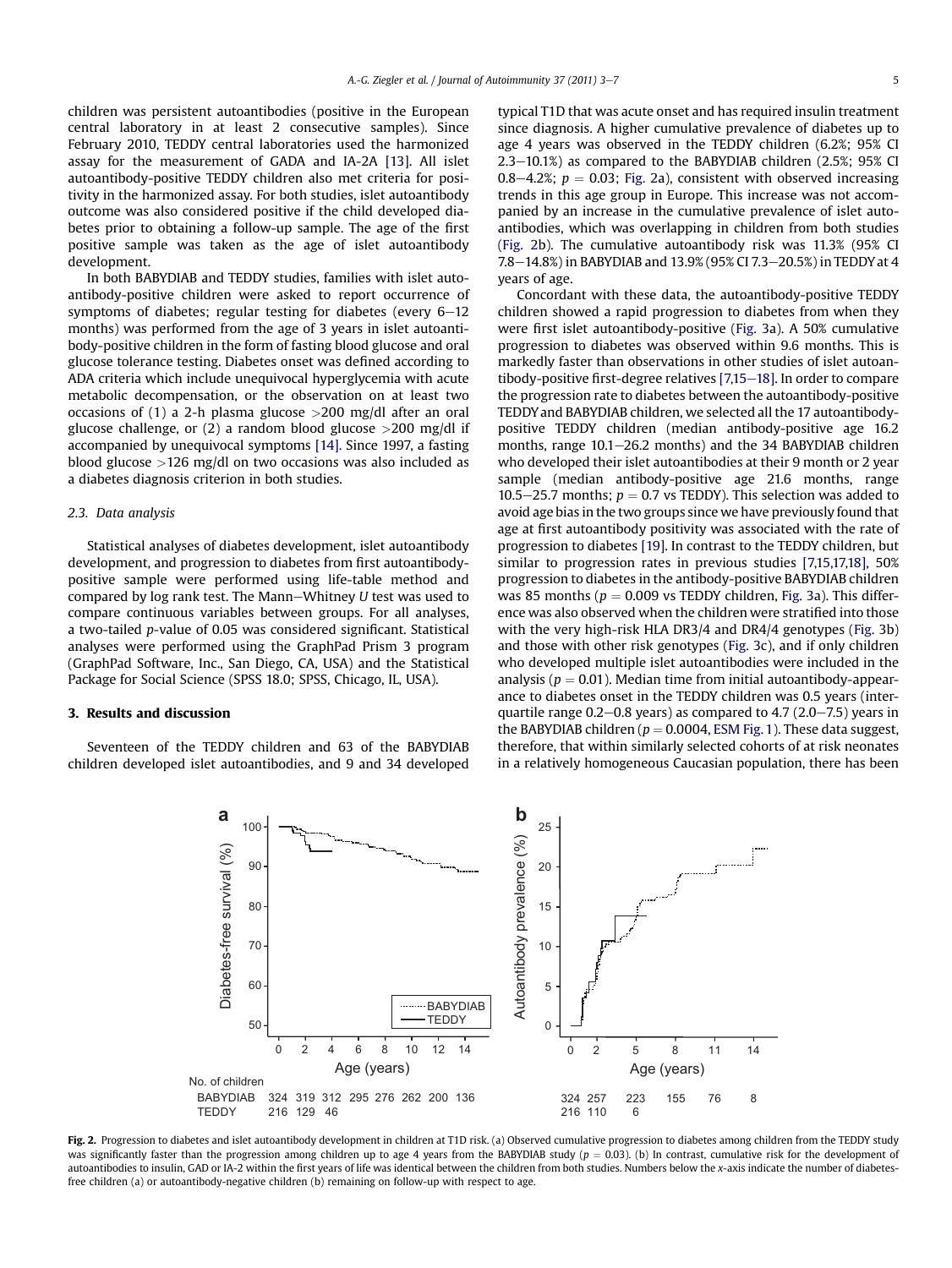<span id="page-3-0"></span>

Fig. 3. Progression to diabetes in islet autoantibody-positive children. (a) Among children who developed autoantibodies to insulin, GAD or IA-2, cumulative progression to diabetes was significantly faster in the TEDDY study compared to the BABYDIAB study ( $p = 0.009$ ). The different rates of progression were independent of whether children carried the highrisk HLA DR3/4 or 4/4 DQ8 genotypes (b) or other T1D-associated HLA genotypes (c). Children were followed from the first autoantibody-positive sample. Numbers below the x-axis indicate the number of diabetes-free children remaining on follow-up.

a marked increase in the progression rate from autoimmunity to diabetes in recent years.

Further data from the TEDDY and BABYDIAB study support this. Examining the cumulative frequency of the IAA, GADA and IA-2A showed that the development of IAA was similar between the TEDDY and BABYDIAB children (ESM Fig. 2a) but GADA and IA-2A, which have been considered later pre-clinical markers in children, developed 6–12 months earlier in the TEDDY children (ESM Fig. 2b) and c).

In trying to understand the meaning of the data, we first wanted to be convinced that the observations were not simply artifacts due to differences between the two studies. We expect that there is unlikely to be a selection bias in the children included for analysis since they were all first-degree relatives of T1D patients and the HLA genotype distribution in both groups was similar. All children were born in Germany and there were no regional or ethnical differences between the two groups of children. Monitoring for the development of islet autoantibodies is more frequent in children in the TEDDY study compared to children in the BABYDIAB study. However, this should bias results toward a later detection of islet autoantibodies in the BABYDIAB study (i.e. closer to diabetes onset) and therefore cannot account for the observation of faster progression in the TEDDY autoantibody-positive children. Islet autoantibodies were measured in different laboratories in the two studies. Thus, a bias toward more sensitive and/or less specific detection of autoantibodies could be present due to assay differences. Both laboratories use very similar methods and have similar sensitivities and specificities in international workshops  $[11–13]$  $[11–13]$  $[11–13]$ . Islet autoantibody positivity was confirmed in the US central laboratory in 16 of the 17 TEDDY autoantibody-positive children (one child had insufficient sample for confirmation). Moreover, almost all children who had a positive islet autoantibody outcome within the age range of  $0-4$  years in the two studies eventually developed multiple islet autoantibodies and/or diabetes (15 of 17 TEDDY children, and all 34 BABYDIAB children) indicating that the autoantibody-positive outcomes in both studies were unlikely to contain an influential number of false-positive results. Diabetes onset was acute in the TEDDY children and all children have required insulin treatment since diagnosis suggesting that it is unlikely that the markedly faster progression in TEDDY children is due to improved early diabetes detection. Finally, the findings in the autoantibody-positive children in the TEDDY study are so striking with respect to their rapid progression to diabetes that bias would need to markedly select for rapid progression in the TEDDY group and we expect this to be improbable. Thus, we are convinced that the observations are real and represent a change in the natural history of T1D at young age in Germany over the last 2 decades.

The findings are limited to cases with a family history of T1D and may not be representative of all childhood T1D. Nevertheless, the results suggest that one reason for the increasing incidence of T1D in children is a faster progression from the initial insult that causes islet autoimmunity to near complete beta cell destruction at diabetes onset in at risk children. This could be due to increased magnitude or duration of the insult that causes islet autoimmunity, heightened immune response, or weaker mechanisms of regulation of the immune response. It is possible that the factors that cause these effects are encountered prior to immunization as for example what has been suggested for Bacillus Calmette–Guerin vaccination [\[20,21\]](#page-4-0), at, or after immunization. An interplay between genetics and environment is likely as recently discussed [\[22\]](#page-4-0) and suggested by gene-associated effects of cow's milk [\[23\]](#page-4-0). Although we do not have concrete insights into what these factors are, the findings highlight the need to examine the etiology of T1D as the etiology of islet autoimmunity and the etiology of progression to disease onset since the factors that influence one are not necessarily the same as those that will influence the other.

In conclusion, the data suggest that mechanisms regulating progression from autoimmunity to diabetes appear more likely to be responsible for the rising early T1D incidence than those initiating autoimmunity. Furthermore, they point to the substantial differences in diabetes progression rate between individuals as an opportunity to discover causes of disease and opportunities for intervention to delay or prevent disease.

## Role of the funding source

None of the funding sources have been involved in study design; in the collection, analysis and interpretation of data; in the writing of the report; and in the decision to submit the paper for publication.

### Acknowledgments

This study was supported by grants from the German Federal Ministry of Education and Research (BMBF, BABYDIAB 01KD89030 and 1KD9601, and Competence Network for Diabetes mellitus FKZ 01GI0805-07), by the Juvenile Diabetes Research Foundation